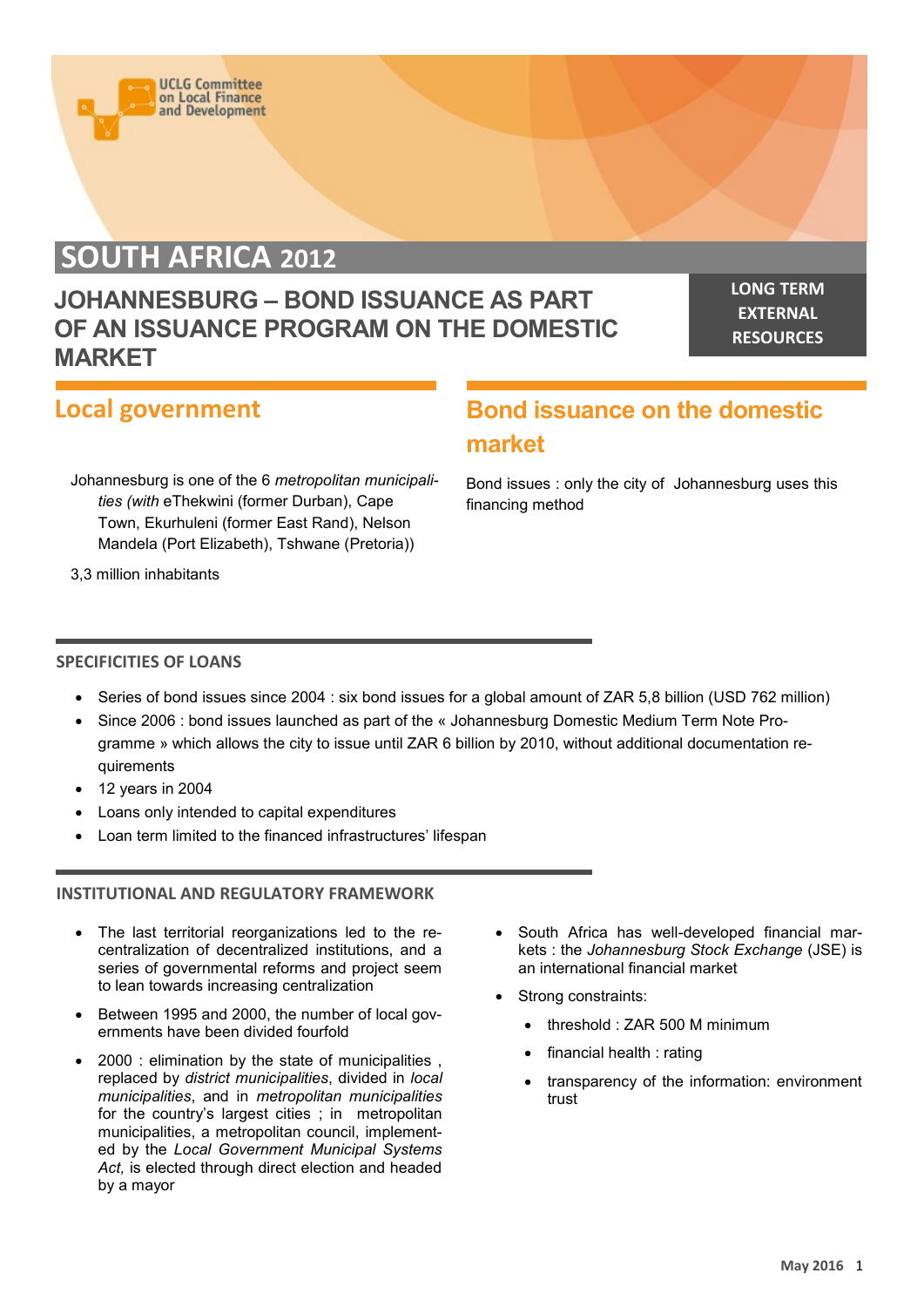#### **INSTITUTIONAL AND REGULATORY FRAMEWORK**

- En 2006, les 283 municipalités se répartissent en 6 *metropolitan municipalities (*Johannesburg, eThewini (ex Durban), Cape Town, Ekurhuleni (ex East Rand), Nelson Mandela (Port Elizabeth), Tshwane (Pretoria), 46 *district municipalities* et 231 *local municipalities.*
- In 2006, the 283 municipalities are distributed in 6 *metropolitan municipalities (*Johannesburg, eThekwini (ex Durban), Cape Town, Ekurhuleni (ex East Rand), Nelson Mandela (Port Elizabeth), Tshwane (Pretoria), 46 *district municipalities* et 231 *local municipalities*
- The nine Provinces, represent the largest territorial unit
- The *White Paper on Local Government* in 1998 puts municipalities at the center of local development, by granting them autonomy and placing social services and basic infrastructures such as water and electricity distribution, waste collection sewage systems, care centers and local railway lines under their jurisdiction
- On the other hand, the allocation of responsibilities between the three territorial levels (State, provinces and municipalities) is not determined by the legislation.

**Loan**

- Tradition of municipal borrowings in South Africa since the Apartheid: white municipalities borrowed from commercial banks, and for some of them, issued with implicit state guarantee; and as a consequence, limited regulatory and risk analysis mechanisms.
- New Constitution : no state guarantee on local governments' loans
- 2004 : entry into force of the *Municipal Financial Management Act* (MFMA)
	- Regulatory framework intended to respond to concerns due to municipal reforms and to reassure investors: the new administrative definition of municipalities, the end of state guarantee on non-sovereign loans and of the legal vacuum on local governments' financing terms had indeed created a climate of uncertainty; the increasing risks and transaction costs had led to the withdrawal of private investors
	- Clear rules providing strong incentives
	- Control of financing terms for local governments while providing incentives for them to improve financial management, transparency and skills
	- According to MFMA's terms, loans are only granted for capital expenditures and the loan term is limited to the financed infrastructures' lifespan.

#### **USES**

Investments target primarily disadvantaged peripheral areas

#### **RESOURCES**

- Internal resources : the share of internal resources on total income is decreasing, primarily due to the institutional reforms of the Central State (see page 3)
- Domestic bond market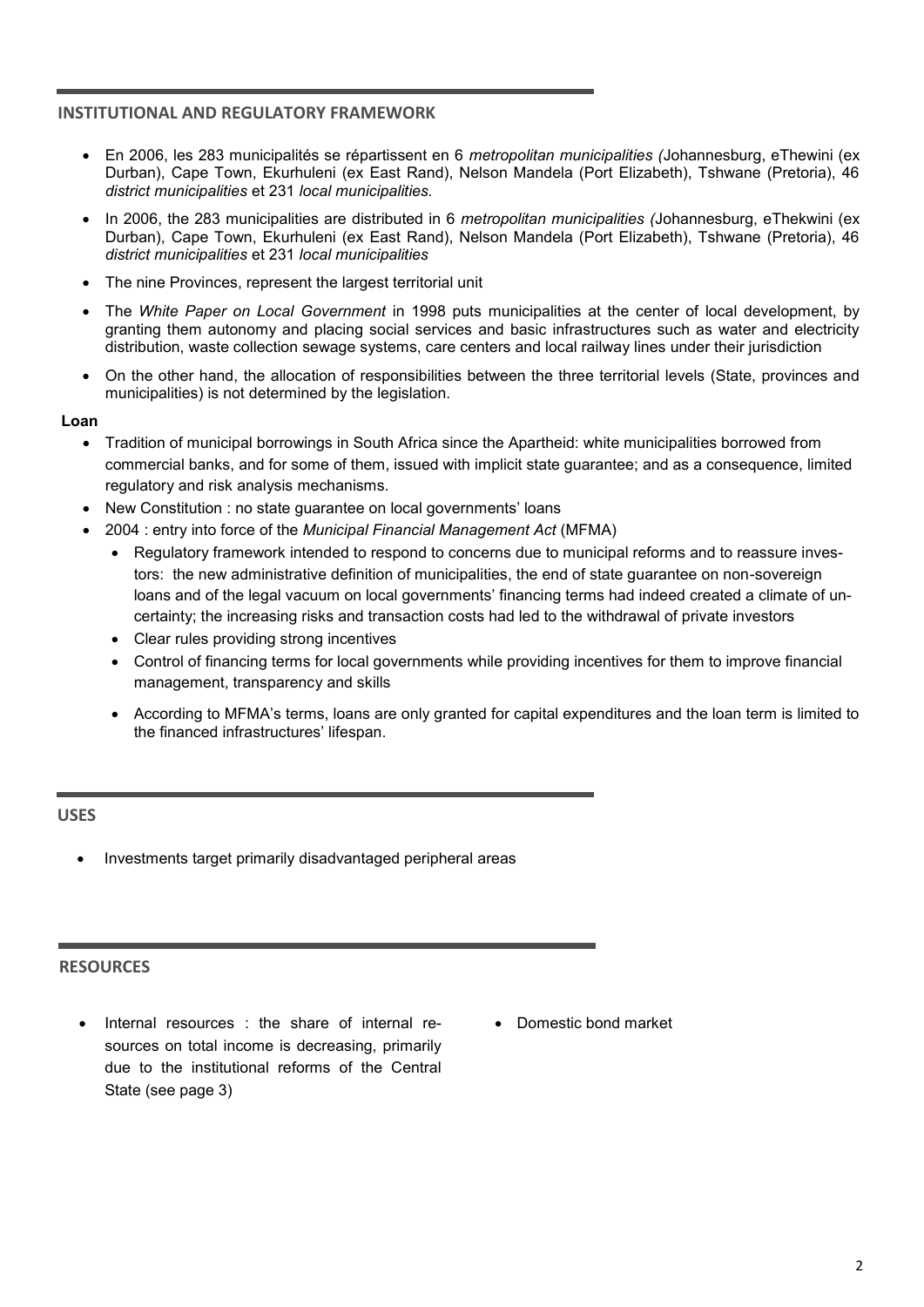### **RESOURCES**

- Own resources
	- Large cities benefit from income generated by economic activities : land taxes (for *metropolitan* and *local municipalities*), fluid sales (electricity mainly) and until recently, the Regional Service Council (RSC), a professional tax levied on the turnover and total payroll; the budget of metropolitan municipalities was relying for 90% on this income; for medium-sized or smaller municipalities, this ratio is far lower
	- The Constitutional Council has abolished the RSC in 2006. It generated 17% of the nine largest cities' total income while state transfers only generated 10%. Since transfers have not increased to compensate the income shortfall, the legislation not only led to the municipalities' loss of financial autonomy but also to a reduction in overall resources.
	- Other measures seem to indicate a decline in the responsibilities exercised by municipalities: electricity distribution, which generated significant financial surplus, particularly for large metropolitan municipalities, is transferred to regional distributors; the government is considering pooling investment amounts – from municipalities which have fell behind schedule in upgrading their infrastructure network – into a central fund.
- Transfers : The State has implemented two types of transfers to foster investment
	- *Equitable Share* (ES) is an equalization mechanism by which 50% of global transfers are facilitated
	- *The Municipal Infrastructure Grant* (MIG) is used to finance basic infrastructure particularly for the poorest municipalities and represents 35% of national transfers
	- There are three simultaneous restructuring and capacity building funds (*Municipal Systems Improvement Grant*, *Financial Management Grant*, *Local Government Restructuration Grant*), that represent only a small fraction of transfers
	- The government spends a increasing share of the State budget on transfers (3.3 % in 2002, 5.9 % in 2006 and 6.5 % in 2009), that sends a strong signal to municipalities and enables greater visibility for them to plan their investments
- Local governments also receive money from provinces : large municipalities are complaining about the unpredictability of transfers' amounts and of the disbursement schedule, as well as the lack of transparency in the process of fund allocation

#### **MANAGEMENT**

 Johannesburg, eThekwini, Cape Town, Buffalo City, Mangaung and Msunduzi have joined together to form the *South Africa City Network*, an initiative of the *Minister for Provincial and Local Government*, in partnership with the *South African Local Government Association* (SALGA)